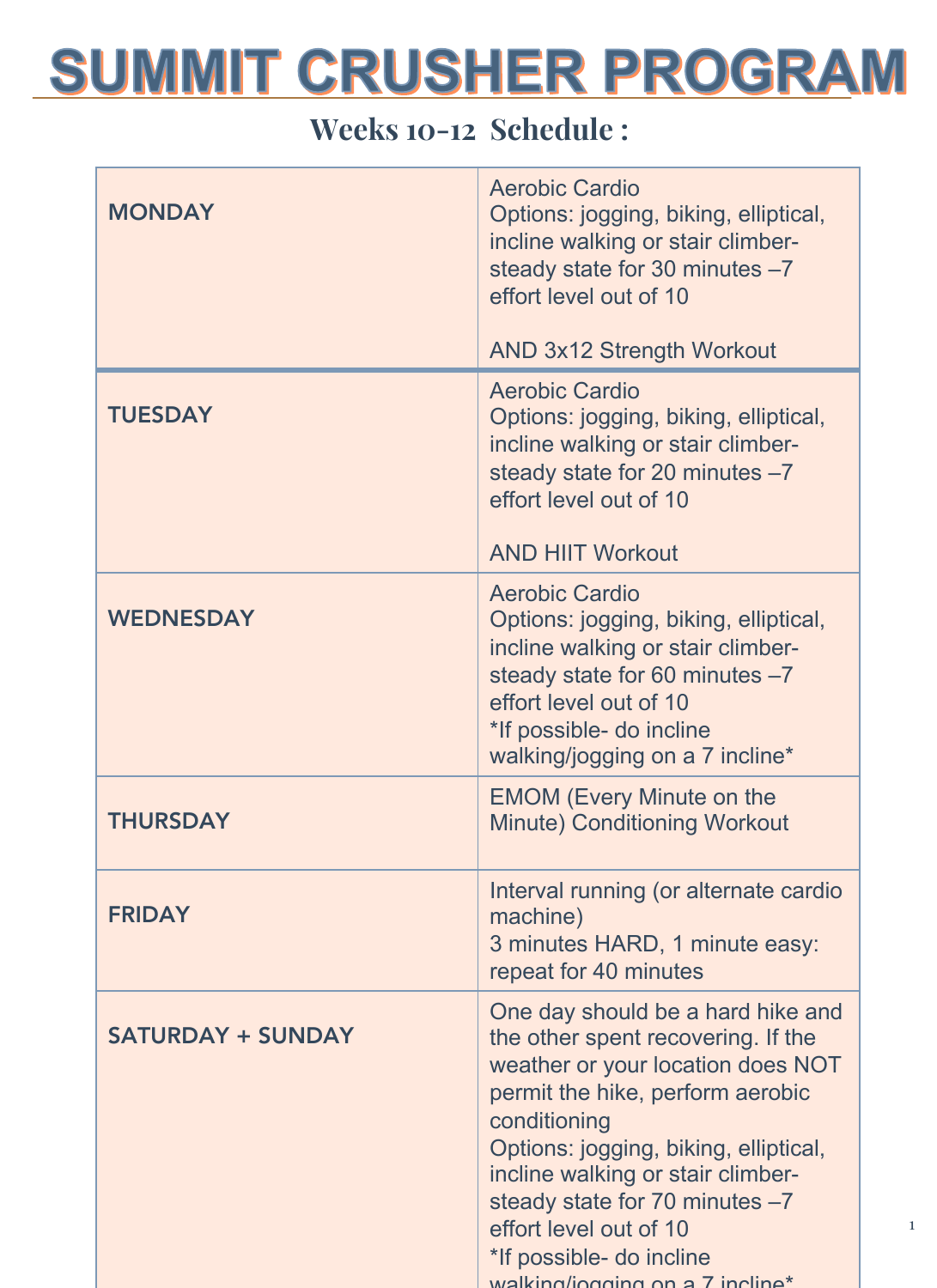#### Weeks 10-12 Monday Equipment needed: Medium Dumbbells + timer

| <b>EXERCISE</b>                                                                                                                                                                                                                                                         | <b>TIME/REPS/INTENSITY NOTES</b>                                                                                                                                                                                                                                                                                                                |
|-------------------------------------------------------------------------------------------------------------------------------------------------------------------------------------------------------------------------------------------------------------------------|-------------------------------------------------------------------------------------------------------------------------------------------------------------------------------------------------------------------------------------------------------------------------------------------------------------------------------------------------|
| Split squat thruster (30 sec each<br>side)<br>Side plank row (30 sec each side)<br><b>Snatch to windmill (30 sec each</b><br>side)<br>Sprints:<br>50 seconds- high knees with twist<br>40 seconds-jumping pivot<br>punches<br>30 seconds-high kick punches              | 3 sets of 1 minute per exercise<br><b>Repeat 3x THEN complete sprint</b><br>sets one time<br><b>AND</b><br><b>Aerobic conditioning</b><br>Options: jogging, biking, elliptical,<br>incline walking or stair climber-<br>steady state for 30 minutes -7 effort<br>level out of 10<br>*If possible- do incline<br>walking/jogging on a 7 incline* |
| <b>Bulgarian deadlifts (30 sec each</b><br>side)<br><b>High row to bicep curl</b><br><b>DB</b> situp with twist<br>Sprints:<br>50 seconds- jump squat turn +<br>press out<br>40 seconds: jumping jack with<br>press<br>30 seconds- push-up position side<br><u>hops</u> | Feel free to complete the workouts<br>either at different points in the day or<br>consecutively.                                                                                                                                                                                                                                                |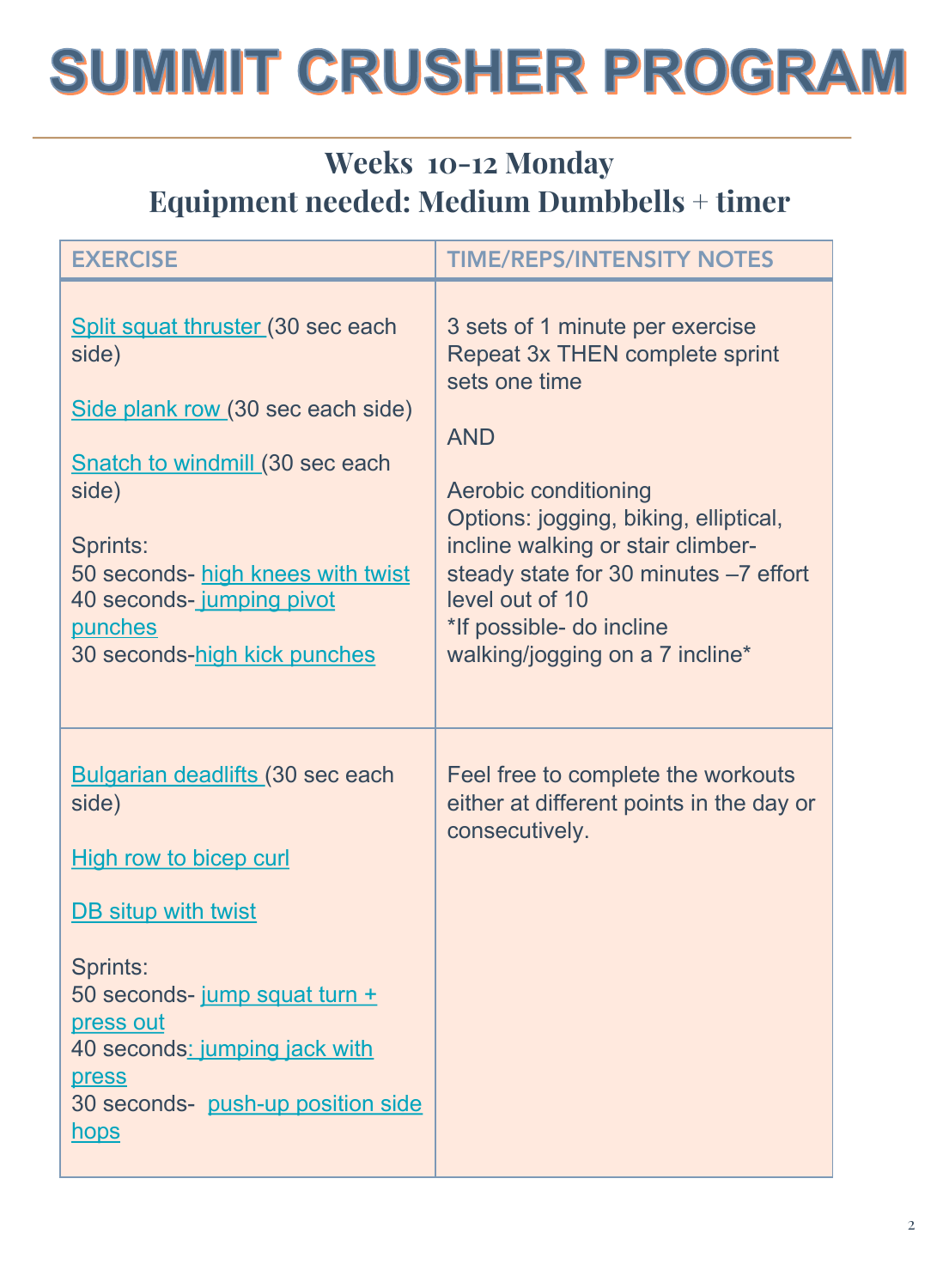### Weeks 10-12 Tuesday Equipment needed: Bodyweight, timer and treadmill if available

| <b>EXERCISE</b>                                                                                                          | <b>TIME/REPS/INTENSITY NOTES</b>                                                                                                                                                                             |
|--------------------------------------------------------------------------------------------------------------------------|--------------------------------------------------------------------------------------------------------------------------------------------------------------------------------------------------------------|
| -Cardio incline sprint<br>-Reverse lunge with kick jump R<br><u>leg</u><br>-Reverse lunge with kick jump L<br><u>leq</u> | 45 seconds on, 15 seconds off<br>If you have access to a treadmill or<br>cardio machine, perform on incline 8<br>If you don't, try to find an incline<br>outside or run HARD in place inside<br>if necessary |
| -3 hop burpee<br>-Cardio incline sprint                                                                                  | Repeat 2x in week 10, and 3 times in<br>weeks 11 + 12                                                                                                                                                        |
| -Lateral bounds                                                                                                          | <b>AND</b>                                                                                                                                                                                                   |
| -Crab kicks<br>-Plank jack with opposite shoulder<br><u>tap</u><br>-Cardio incline sprint                                | <b>Aerobic conditioning</b><br>Options: jogging, biking, elliptical,<br>incline walking or stair climber-<br>steady state for 20 minutes -7 effort<br>level out of 10                                        |
| -Sumo drops<br>-Wide pike hops                                                                                           | Feel free to complete the workouts<br>either at different points in the day or<br>consecutively.                                                                                                             |
| -Jumping lunges (arms up)                                                                                                |                                                                                                                                                                                                              |